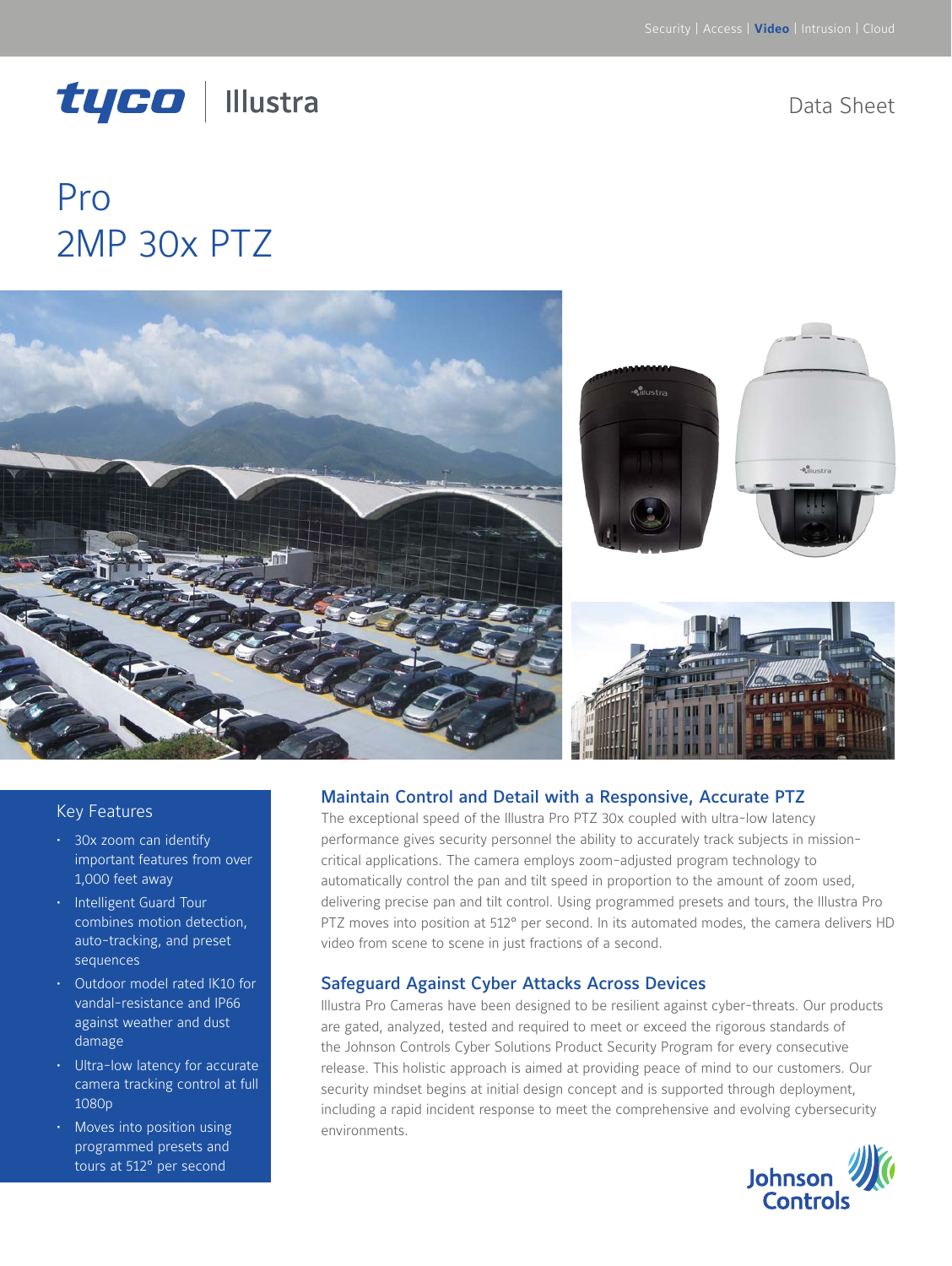

#### Achieve Clarity Despite Challenging Scene and Lighting Conditions

Illustra cameras deliver exceptional images even with highly contrasted images in a scene. Cameras available with Wide Dynamic Range functionality have special software that allows them to balance foreground and background lighting for one clear image, while still maintaining the right color balance. Additionally, the powerful processor combines with a light sensor and switches the camera automatically between color and monochrome modes, providing quality images even in ultra-low light scenarios.

### Specifications

| <b>Operational</b>        |                                                                                                |                      |  |
|---------------------------|------------------------------------------------------------------------------------------------|----------------------|--|
| Video Compression         | H.264 and MJPEG up to 1080p 30ips                                                              |                      |  |
| Max Frame Rate            | 1080p at 30ips                                                                                 |                      |  |
|                           | 1920 x 1080 (1080p) 16:9                                                                       | 800 x 450            |  |
|                           | 1600 x 900 (HD+)                                                                               | 640 x 360 (nHD) 16:9 |  |
| Resolution & Aspect Ratio | 1280 x 720 (720p) 16:9                                                                         | 480 x 270            |  |
|                           | 1024 x 576 (PAL+) 16:9                                                                         | 320 x 180            |  |
|                           | 960 x 540 (qHD)                                                                                | $160 \times 90$      |  |
| Angular Resolution        | 835 pixels per degree (telephoto)                                                              |                      |  |
| Video Streams             | Dual                                                                                           |                      |  |
| Imager                    | Progress Scan RGB CMOS 1/2.8"                                                                  |                      |  |
| Lens Type                 | 30X Optical Zoom Varifocal Lens                                                                |                      |  |
| Focus Control             | Motorized, Auto Focus                                                                          |                      |  |
| Focal Length              | 4.4 mm~132 mm (wide~telephoto)                                                                 |                      |  |
| Field of View             |                                                                                                |                      |  |
| Wide Angle (H/V)          | $63.4^{\circ}/2.3^{\circ}$                                                                     |                      |  |
| Telephoto (H/V)           | $37.3^{\circ}/1.3^{\circ}$                                                                     |                      |  |
| Aperture                  | F1.4~F4.6 (wide~telephoto)                                                                     |                      |  |
| Minimum Illumination      |                                                                                                |                      |  |
| Color                     | 0.1 Lux AGC on, 1/30s   0.01 Lux, AGC on, 1/4s                                                 |                      |  |
| B/W                       | 0.001 Lux, AGC on, 1/4s                                                                        |                      |  |
| Wide Dynamic Range        | Dual Exposure, True WDR 100 dB Technologies                                                    |                      |  |
| Day/Night                 | Yes                                                                                            |                      |  |
| Shutter Speed             | $1/2 - 1/30,000$ sec                                                                           |                      |  |
| ONVIF-Compliant           | Profile S                                                                                      |                      |  |
| Motion Detection Zones    | Yes                                                                                            |                      |  |
| Privacy Zones             | 32                                                                                             |                      |  |
| Alarms Input/Output*      | 4/1                                                                                            |                      |  |
| Audio*                    | PCM, G.711 alaw and G.711 ulaw                                                                 |                      |  |
| Simultaneous Users        | 4 maximum including codec sharing duplicate streams                                            |                      |  |
|                           | Arabic, Chinese (Simplified), Chinese (Traditional), Czech, Danish, English (default), French, |                      |  |
| Supported Languages       | German, Hungarian, Italian, Japanese, Korean, Netherlands, Polish, Portuguese, Spanish,        |                      |  |
|                           | Swedish, Turkish                                                                               |                      |  |
| <b>PTZ Operational</b>    |                                                                                                |                      |  |
| Optical Zoom              | 30x Optical Zoom; 12x Digital Zoom                                                             |                      |  |
| Pan Travel                | 360° continuous                                                                                |                      |  |
| Tilt Travel               | 105°; 210° with the tilt auto flip feature                                                     |                      |  |
| Manual Continuous Speed   | 0.25°-100°/s (based on zoom manual position)                                                   |                      |  |
| Preset Accuracy           | ±0.25°                                                                                         |                      |  |

\*Feature Plus model only

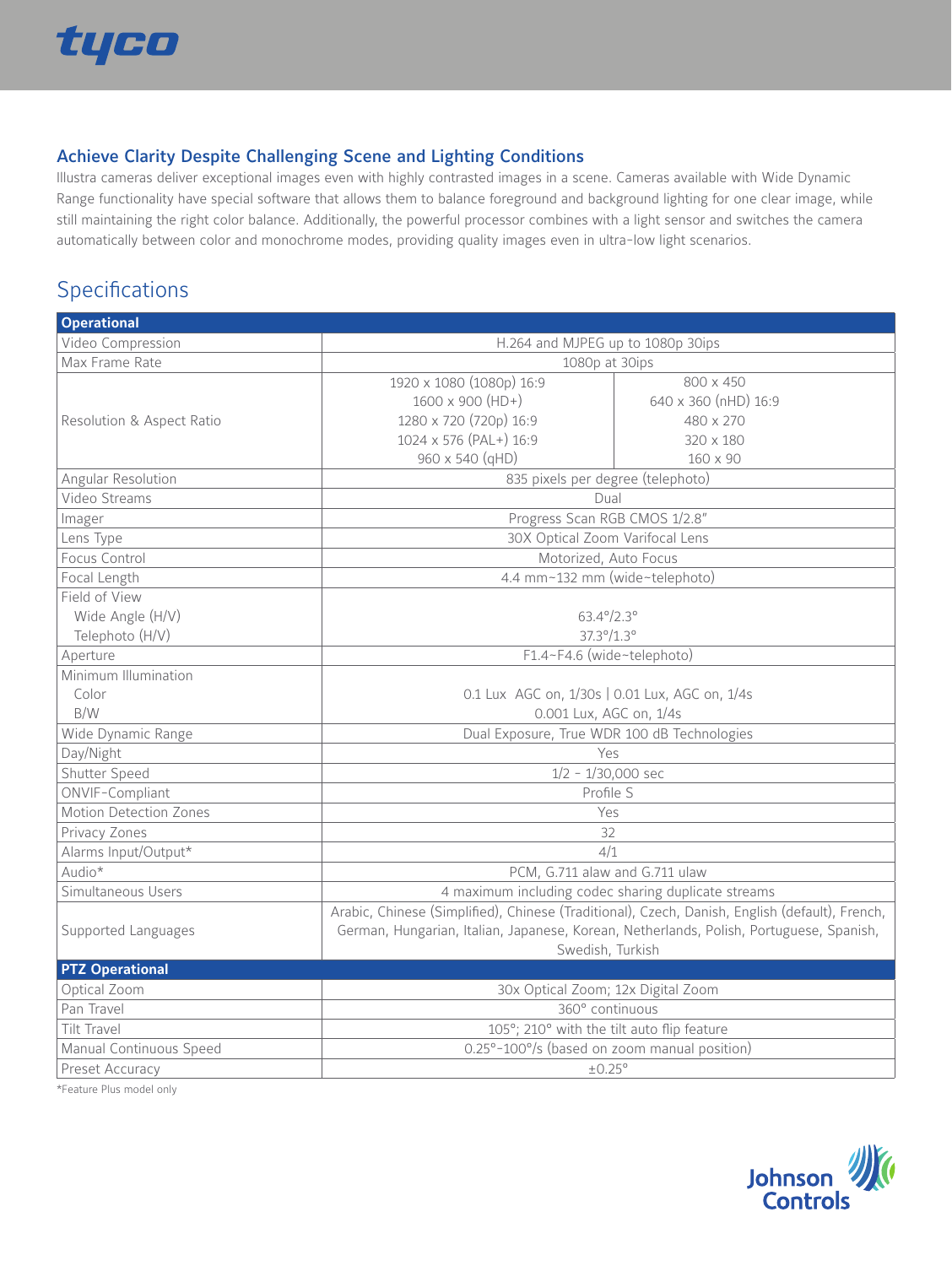

| Preset Speed                    | $512^{\circ}/s$                                                                                                                                                                          |                                                          |  |  |
|---------------------------------|------------------------------------------------------------------------------------------------------------------------------------------------------------------------------------------|----------------------------------------------------------|--|--|
| Presets                         | 96                                                                                                                                                                                       |                                                          |  |  |
| Sequences                       | Up to 16, each with 16 steps (presets)                                                                                                                                                   |                                                          |  |  |
| Pattern                         | 16 Programmable                                                                                                                                                                          |                                                          |  |  |
| Home Function                   |                                                                                                                                                                                          | Yes                                                      |  |  |
| Auto Flip                       |                                                                                                                                                                                          | Yes                                                      |  |  |
| Noise Reduction                 | Yes                                                                                                                                                                                      |                                                          |  |  |
| <b>Network</b>                  |                                                                                                                                                                                          |                                                          |  |  |
| Ethernet Interface              | Ethernet, 10/100Base-T, RJ-45                                                                                                                                                            |                                                          |  |  |
| Supported Protocols             | TTPS(SSL), IP Filtering, Multi-level Access with Password Protection                                                                                                                     |                                                          |  |  |
| <b>Configuration Management</b> |                                                                                                                                                                                          |                                                          |  |  |
| Web Browsers                    | IE 10, 11, Firefox, Chrome                                                                                                                                                               |                                                          |  |  |
|                                 | Enhanced Security Mode (forces complex passwords, HTTPS and disables discovery);                                                                                                         |                                                          |  |  |
| Security                        | TLS 1.2 (256 bit cipher minimum); Security Overview Page (status and configuration); RTSP<br>Authentication; IEEE 802.1X Client; Remote Accessible Audit logs; Role-Based Access Control |                                                          |  |  |
| <b>Onboard Storage</b>          |                                                                                                                                                                                          |                                                          |  |  |
| Card Support                    | Micro SD/HC up to 32GB (card not included)                                                                                                                                               |                                                          |  |  |
| Pre-Alarm Recording             | Yes                                                                                                                                                                                      |                                                          |  |  |
| Recording Format                | MP4                                                                                                                                                                                      |                                                          |  |  |
| Recording Trigger               | Motion, Digital input                                                                                                                                                                    |                                                          |  |  |
| VideoEdge TrickleStor           | Yes                                                                                                                                                                                      |                                                          |  |  |
| <b>Electrical</b>               |                                                                                                                                                                                          |                                                          |  |  |
|                                 | Indoor                                                                                                                                                                                   | Outdoor                                                  |  |  |
| Power Input                     | Power over Ethernet (PoE) IEEE 8                                                                                                                                                         | 24 VAC                                                   |  |  |
|                                 | 02.3at Type 1 Class 4                                                                                                                                                                    |                                                          |  |  |
| Voltage                         | 22 to 30 VAC, Class 2 LPS                                                                                                                                                                |                                                          |  |  |
|                                 | Indoor                                                                                                                                                                                   | Indoor                                                   |  |  |
| Power Draw                      | 25.5W                                                                                                                                                                                    | 75W                                                      |  |  |
| Line Frequency                  | 50/60 Hz                                                                                                                                                                                 |                                                          |  |  |
|                                 | Indoor                                                                                                                                                                                   | Outdoor                                                  |  |  |
| Max. Current                    | 1.4 amps                                                                                                                                                                                 | 2.5 amps                                                 |  |  |
| Surge Protection                | Yes, on all electrical inputs/outputs                                                                                                                                                    |                                                          |  |  |
| <b>Physical</b>                 |                                                                                                                                                                                          |                                                          |  |  |
|                                 |                                                                                                                                                                                          |                                                          |  |  |
|                                 | Indoor                                                                                                                                                                                   | Outdoor                                                  |  |  |
| Dimensions (RxHxW)*             | $\emptyset$ 6.1 x 7.0 in ( $\emptyset$ 154 x 178 mm)                                                                                                                                     | $\emptyset$ 10.12 x 14.65 in ( $\emptyset$ 257 x 372 mm) |  |  |
| Weight                          | 4.5 lb $(2.06 \text{ kg})$                                                                                                                                                               | 14.6 lb (6.6 kg)                                         |  |  |
| Housing Color                   | RAL 9017 - Traffic Black                                                                                                                                                                 | RAL 9003 - Signal White                                  |  |  |
| <b>Operating Temperature</b>    | 14°F to 122°F (-10°C to 50°C)                                                                                                                                                            | -40°F to 122°F (-40°C to 50°C)                           |  |  |
| Storage Temperature             | -4°F to 149°F (-20°C to 65°C)                                                                                                                                                            |                                                          |  |  |
| Humidity                        | Up to 95% RH Non-Condensing                                                                                                                                                              |                                                          |  |  |
| Vandal Resistant                | N/A                                                                                                                                                                                      | IK10 (Vandal Models Only)                                |  |  |
| Outdoor Rating                  | N/A                                                                                                                                                                                      | <b>IP66</b>                                              |  |  |
| <b>Regulatory</b>               |                                                                                                                                                                                          |                                                          |  |  |
| Safety                          | UL 60950-1; CAN/CSA-C22.2 No. 60950-1; EN 60950-1                                                                                                                                        |                                                          |  |  |
| Emissions                       | FCC Part 15 Class A; CE EN55032 Class A; AS/NZS CISPR 32 Class A;                                                                                                                        |                                                          |  |  |
|                                 |                                                                                                                                                                                          | ICES-003/NMB-003 Class A                                 |  |  |
| Immunity                        |                                                                                                                                                                                          | EN55024; EN50130-4                                       |  |  |
| Environment                     | RoHS; WEEE                                                                                                                                                                               |                                                          |  |  |

\*Vandal and Non-Vandal models utilize different bubble material but are the same dimensions.

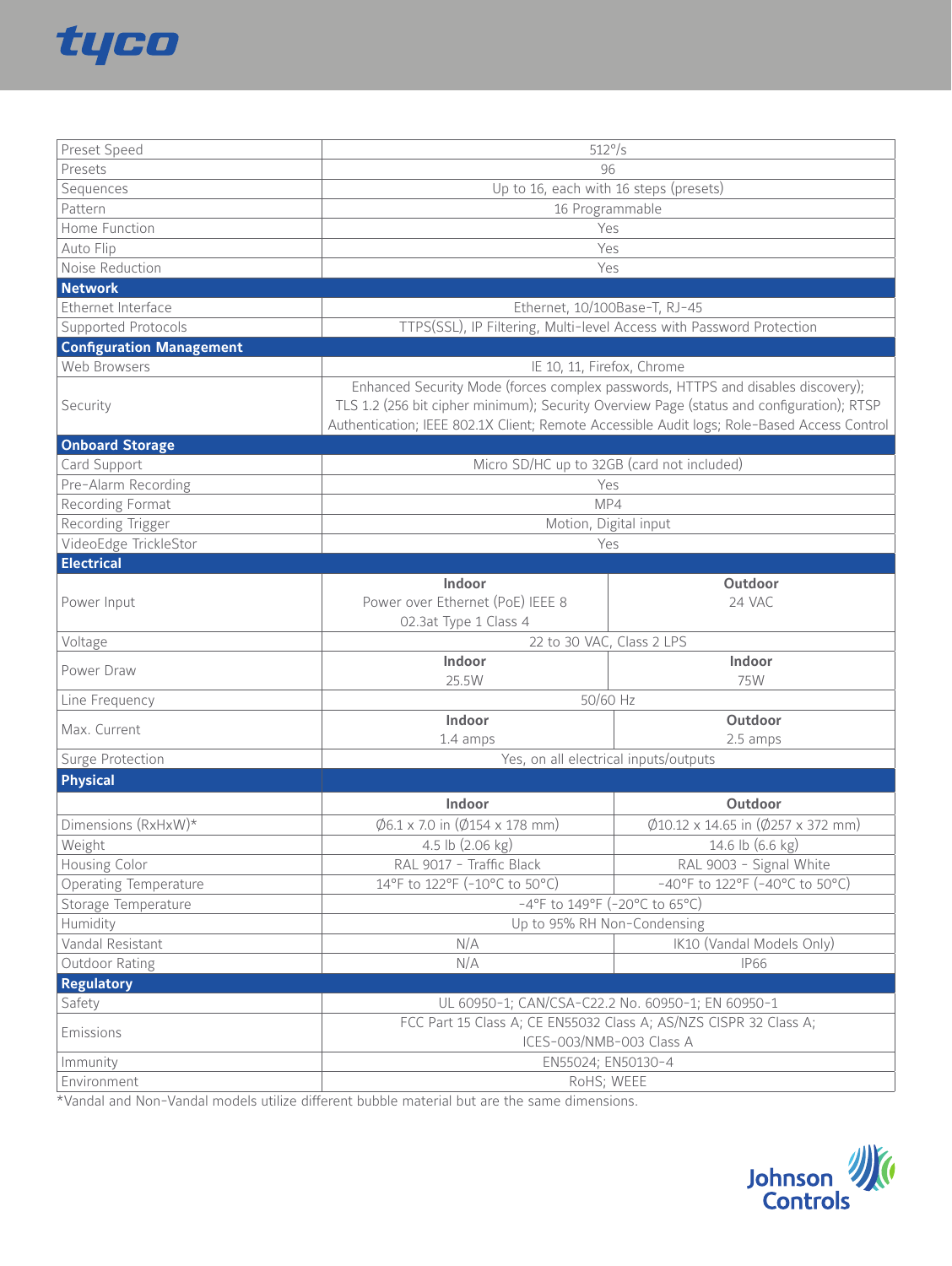

### Outdoor Pro 2MP PTZ **Indoor Pro 2MP PTZ**





## Accessories

| <b>Accessory Type</b>        | Image | Model Number  | <b>Description</b>                                                                                               | <b>Dimensions</b>                                                                             | <b>Color</b>    |
|------------------------------|-------|---------------|------------------------------------------------------------------------------------------------------------------|-----------------------------------------------------------------------------------------------|-----------------|
| <b>Wall Mount</b>            |       | <b>RHOSW</b>  | Short wall mount with end cap.<br>For use with RHOWPA pole<br>strap adapter and RHOWCA<br>corner bracket adapter | With Dome Installed<br>14 x 9 x 11 in<br>$(366 \times 218 \times 282 \text{ mm})$             | <b>RAL 9003</b> |
| <b>Wall Mount</b>            |       | <b>RHOLW</b>  | Long wall mount with end cap                                                                                     | With Dome Installed<br>$14 \times 9 \times 23$ in<br>$(366 \times 218 \times 587 \text{ mm})$ | <b>RAL 9003</b> |
| Over the Roof Mount          |       | <b>RHOTR</b>  | Affixes directly to vertical<br>roof wall or parapet, positions<br>dome away from wall                           | 43 x 10 x 19 in<br>$(1098 \times 243 \times 473 \text{ mm})$                                  | <b>RAL 9003</b> |
| Over the Roof Floor<br>Mount |       | <b>ROTRF</b>  | Fnables RHOTR over-the-<br>roof mount to be installed on<br>horizontal and vertical roof/<br>parapet surfaces    | 15 x 10 x 10 in<br>$(369 \times 240 \times 240 \text{ mm})$                                   | <b>RAL 9003</b> |
| Corner Bracket Adapter       |       | <b>RHOWCA</b> | Enables long and short wall<br>mounts (RHOSW and RHOLW)<br>to affix to outside corners                           | $7 \times 8 \times 5$ in<br>$(185 \times 210 \times 125 \text{ mm})$                          | <b>RAL 9003</b> |

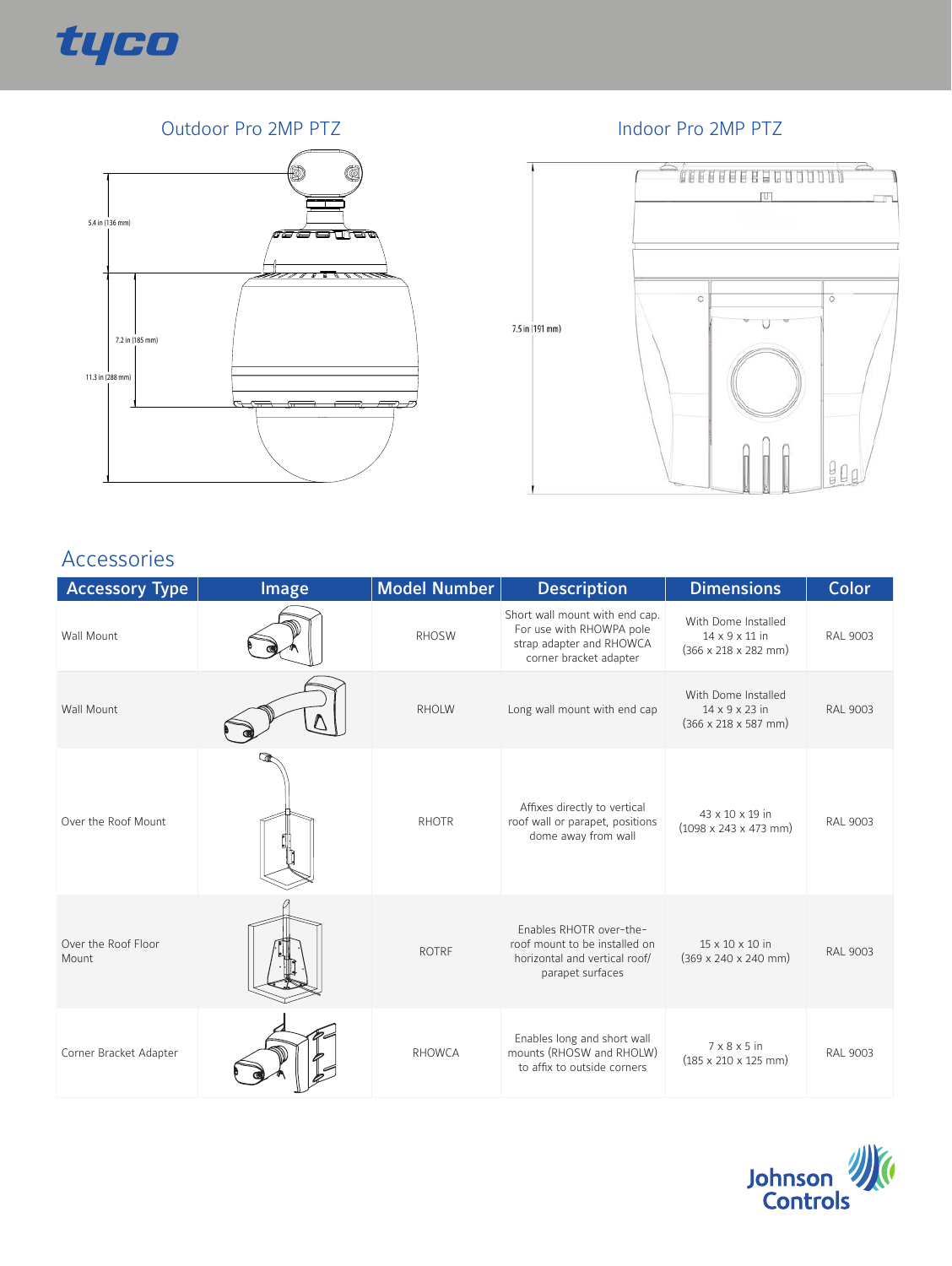

| Pole Strap Adapter   | <b>RHOWPA</b>                                                        | Enables RHOSW and RHOLW<br>to affix to outdoor corners          | Straps Support<br>$5 \times 3 \times 1$ in<br>$(138 \times 79 \times 27 \text{ mm})$<br>Pole Diameter<br>2 to 38 in (53 to 951 mm) | RAL 9003                                        |
|----------------------|----------------------------------------------------------------------|-----------------------------------------------------------------|------------------------------------------------------------------------------------------------------------------------------------|-------------------------------------------------|
| End Cap Assembly     | ROENDC                                                               | Indoor/outdoor head adapter<br>mount                            | $3 \times 4 \times 8$ in<br>$(64 \times 103 \times 194 \text{ mm})$                                                                | RAL 9003                                        |
| Indoor Bubble Covers | ADCiPTZINDWCLR<br>ADCiPTZINDWSMK<br>ADCiPTZINDBCLR<br>ADCiPTZINDBSMK | Bubble available in clear black/<br>white or smoked black/white | $\emptyset$ 10 x 14 in<br>$(\phi$ 243 x 352 mm)                                                                                    | RAL 9003 (Trim)<br>RAL 9017 (Trim)              |
| Flush Mount          | ADCi6PFMKIWC<br>ADCi6PFMKIWS<br>ADCi6PFMKIBC<br>ADCi6PFMKIBS         | Indoor recessed flush mount                                     | $\varnothing$ 6.3 x 2.5 in<br>$(\emptyset$ 160 x 62.5 mm)                                                                          | <b>RAL 9003</b>                                 |
| Ceiling Mount        | ADCI6P2x2IW                                                          | Ceiling Mount Adapter Tile                                      | 23.8 x 23.8 in<br>$(605 \times 605 \text{ mm})$                                                                                    | <b>SHERWIN</b><br><b>WILLIAMS</b><br>3HWT2-9002 |
| Wall Mount           | ADCIM6WALLBK<br>ADCIM6WALLWK                                         | Wall Mount Kit: Indoor/<br>Outdoor, White/Black                 | 6.3 x 3.3 x 9.1 in<br>$(160.5 \times 83 \times 230.5 \text{ mm})$                                                                  | RAL 9003<br>RAL 9017                            |
| Pendant Cap          | ADCI6DPCAPOW<br>ADCI6DPCAPOB                                         | Pendant Cap: Outdoor White/<br><b>Black</b>                     | $\varphi$ 5.8 x 2.2 x 5.8 in<br>$(\emptyset$ 148 x 55 x 147.4 mm)                                                                  | <b>RAL 9003</b><br>RAL 9017                     |
| Gooseneck Arm        | ADLOMARM (White)<br>ADCBMARM (Black)                                 | For use with Pendant Cap                                        | $4.4 \times 8.78 \times 4.4$ in<br>$(112.5 \times 222.9 \times 112.5 \text{ mm})$                                                  | <b>RAL 9003</b><br><b>RAL 9017</b>              |

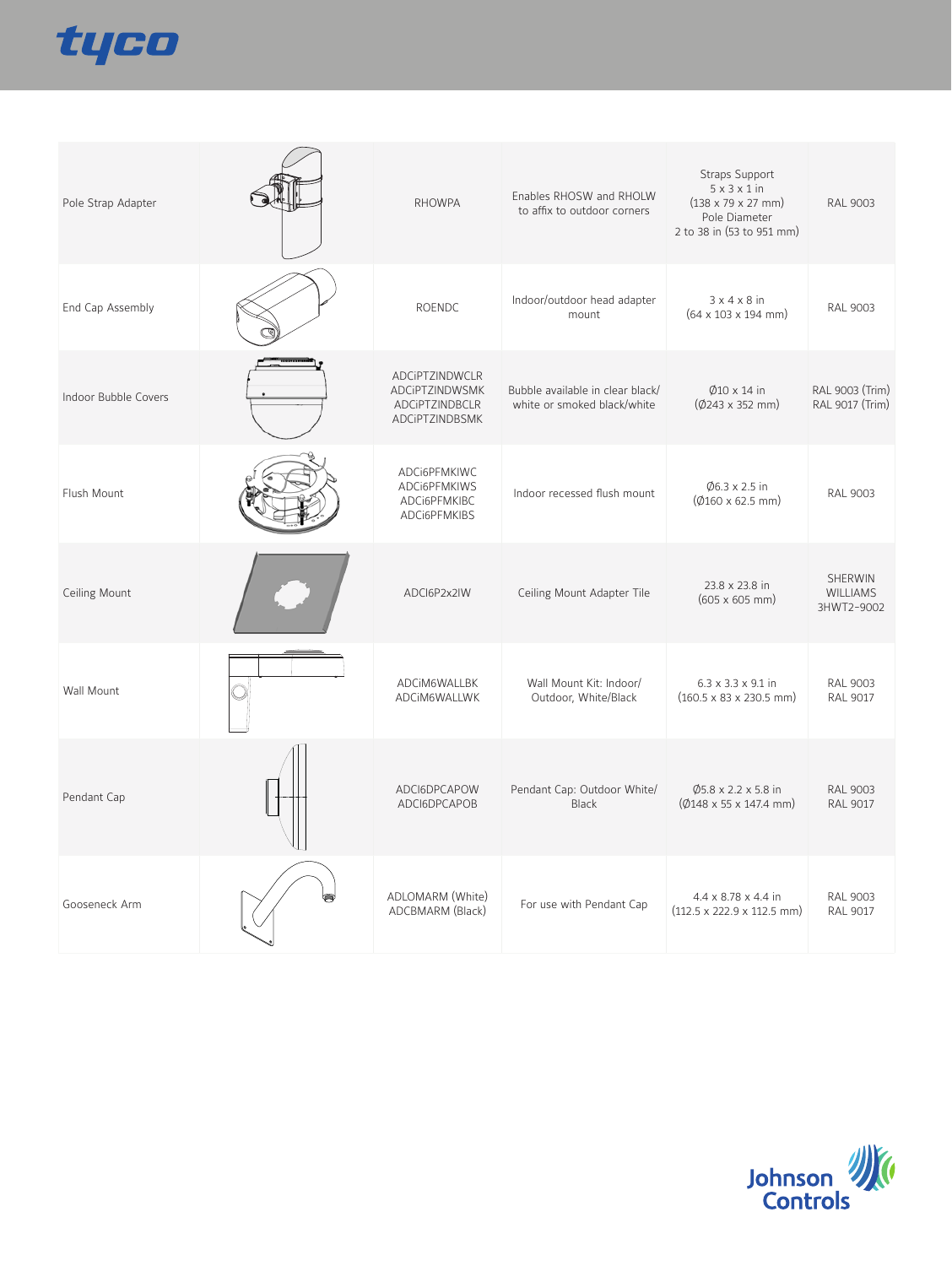

| Pole Mount Adapter              |                               | ADCDMPOLE  | For use with Pendant Cap and<br>Gooseneck Arm | Wraps around pole                                   | <b>RAL 9003</b> |
|---------------------------------|-------------------------------|------------|-----------------------------------------------|-----------------------------------------------------|-----------------|
| Outside Corner Mount<br>Adapter | $\epsilon$<br>ໍາ<br>$\bullet$ | ADCDMCRNRO | For use with Pendant Cap and<br>Gooseneck Arm | 5.18 x 7.58 in<br>$(131.5 \times 192.5 \text{ mm})$ | <b>RAL 9003</b> |

# Ordering Information

| <b>Model</b>      | <b>Description</b>                                                                    |
|-------------------|---------------------------------------------------------------------------------------|
| PTZ Indoor Model  |                                                                                       |
| IPS02P6ANBTT      | Illustra Pro 2MP PTZ, 30x, indoor, non-vandal, black, TDN, TWDR                       |
| IPP02P6ANBTT      | Illustra Pro Feature Plus 2MP PTZ, 30x, indoor, non-vandal, black, TDN, TWDR          |
| PTZ Outdoor Model |                                                                                       |
| IPS02P6OCWTT      | Illustra Pro 2MP PTZ, 30x, outdoor, vandal, clear, white, TDN, TWDR                   |
| IPS02P6BCWTT      | Illustra Pro 2MP PTZ, 30x, outdoor, non-vandal, clear, white, TDN, TWDR               |
| IPS02P6OSWTT      | Illustra Pro 2MP PTZ, 30x outdoor, vandal, smoked, white, TDN, TWDR                   |
| IPS02P6BSWTT      | Illustra Pro 2MP PTZ, 30x, outdoor, non-vandal, smoked, white, TDN, TWDR              |
| IPP02P6OCWTT      | Illustra Pro Feature Plus 2MP PTZ, 30x, outdoor, vandal, clear, white, TDN, TWDR      |
| IPP02P6BCWTT      | Illustra Pro Feature Plus 2MP PTZ, 30x, outdoor, non-vandal, clear, white, TDN, TWDR  |
| IPP02P6OSWTT      | Illlustra Pro Feature Plus 2MP PTZ, 30x, outdoor, vandal, smoked, white, TDN, TWDR    |
| IPP02P6BSWTT      | Illustra Pro Feature Plus 2MP PTZ, 30x, outdoor, non-vandal, smoked, white, TDN, TWDR |

# Accessories

| <b>Model</b>                    | <b>Description</b>                                                              |  |
|---------------------------------|---------------------------------------------------------------------------------|--|
| <b>Outdoor Mounting Options</b> |                                                                                 |  |
| <b>RHOSW</b>                    | Short Wall Mount with End Cap                                                   |  |
| <b>RHOLW</b>                    | Long Wall Mount with End Cap                                                    |  |
| <b>RHOTR</b>                    | Over the Roof Mount                                                             |  |
| <b>Outdoor Adapter Options</b>  |                                                                                 |  |
| <b>ROTRF</b>                    | Over the Roof Floor Mount                                                       |  |
| <b>RHOWCA</b>                   | Corner Bracket Adapter                                                          |  |
| <b>RHOWPA</b>                   | Pole Strap                                                                      |  |
| <b>ROENDC</b>                   | End Cap Assembly                                                                |  |
| <b>Indoor Housing Options</b>   |                                                                                 |  |
| ADCIPTZINDWCLR                  | Illustra PTZ indoor housing, clear bubble, non-vandal, white                    |  |
| ADCIPTZINDWSMK                  | Illustra PTZ indoor housing, smoked bubble, non-vandal, white                   |  |
| ADCIPTZINDBCLR                  | Illustra PTZ indoor housing, clear bubble, non-vandal, black                    |  |
| <b>ADCIPTZINDBSMK</b>           | Illustra PTZ indoor housing, smoked bubble, non-vandal, black                   |  |
| ADCI6PFMKIWC                    | Illustra 625 PTZ indoor housing, recessed flush mount with clear bubble, white  |  |
| ADCI6PFMKIWS                    | Illustra 625 PTZ indoor housing, recessed flush mount with smoked bubble, white |  |
| ADCI6PFMKIBC                    | Illustra 625 PTZ indoor housing, recessed flush mount with clear bubble, black  |  |
| ADCI6PFMKIBS                    | Illustra 625 PTZ indoor housing, recessed flush mount with smoked bubble, black |  |